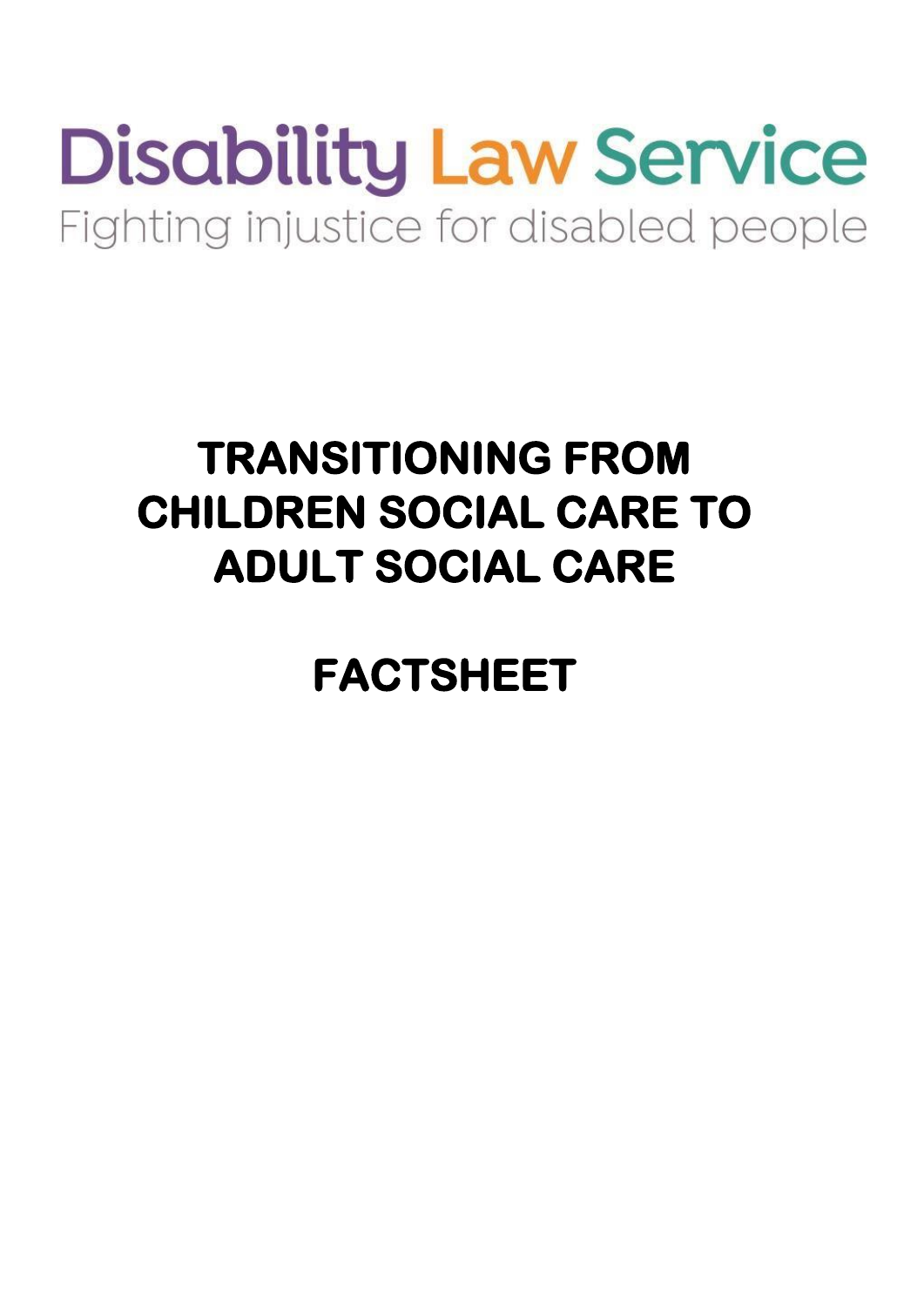# **Introduction**

This factsheet aims to provide information on the duties of a local authority when it is time for a disabled child (and their adult carers) or young carer to transition from children social care to adult social care.

This is because if a child or young carer are *likely* to have needs for support when they reach the age of 18, their local authority **must assess** them if it considers that there is a *significant benefit* to them in doing so.

It is an important principle that the young person is transitioned to adult life in a way that promotes their independence and reduces their long-term needs for care and support.

# **Purpose of the Transition Assessment**

The purpose of the transition assessment is to ensure that there are no gaps in services when the child (and their adult carers) or young carer becomes an adult and responsibility of providing care services shifts from children social care to adult social care.

It is vital that where needed, support is not disrupted and is tailored to the young person's needs as an adult.

The transition assessment should support the young person and their family to plan for the future by providing them with information about what help they can expect going forward.

All transition assessments must include an assessment of:

- **1.** the individual's current needs for care and support and how it impacts on their wellbeing;
- **2.** whether the child or carer is likely to have needs for care and support after the child in question becomes 18;
- **3.** if so, what those needs are likely to be, and which are likely to be eligible needs; *and*
- **4.** the outcomes the young person or carer wishes to achieve in day-to-day life and how care and support (and other matters) can contribute to achieving them.

# **The Assessment Duty**

A local authority must conduct a transition assessment where it appears to them that the disabled child is **likely** to have needs for care and support after becoming 18, and it is satisfied that it would be of *significant benefit* to the child to do so and consent is met.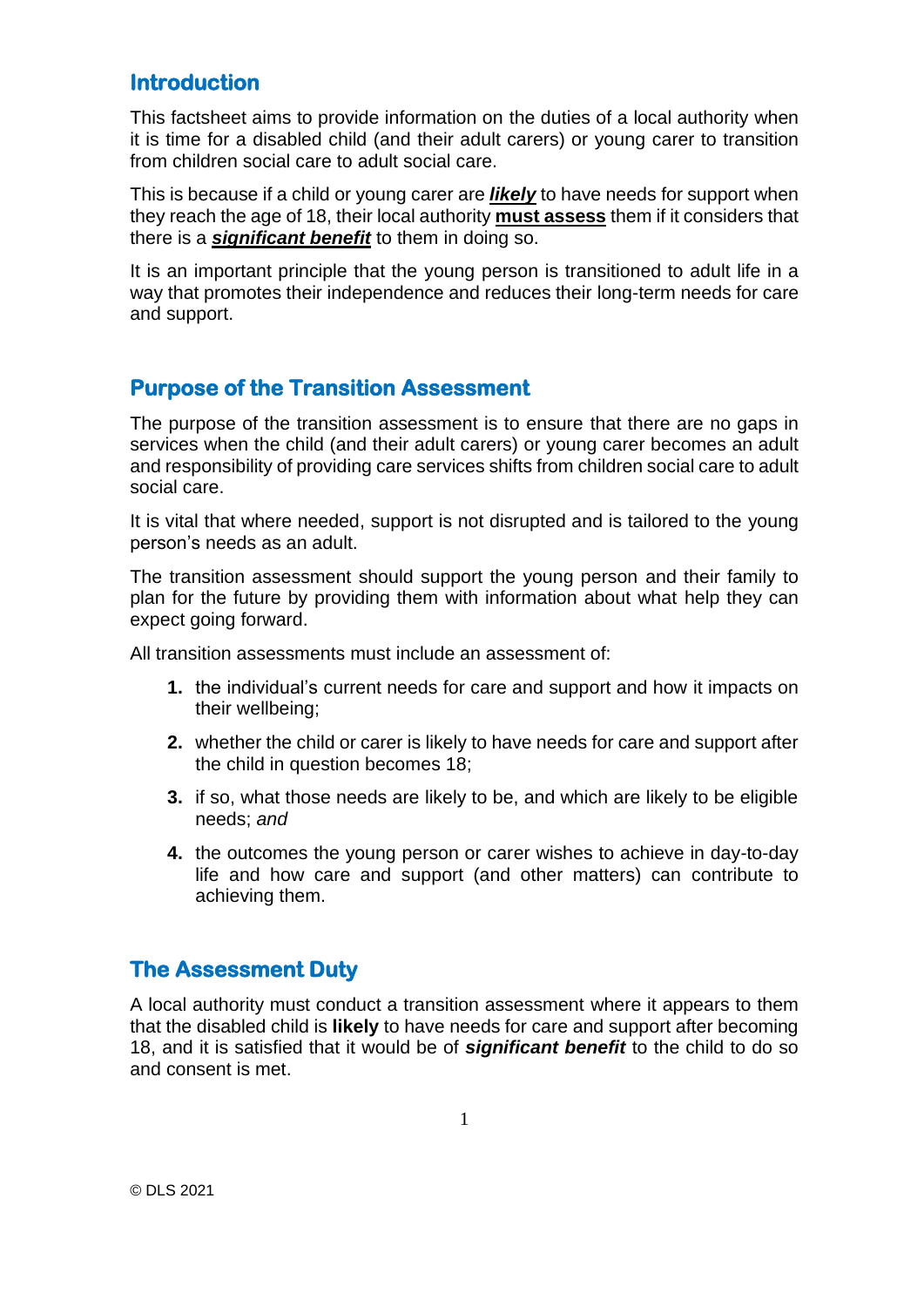If so, a local authority must assess:

- **a.** whether the child has needs for care and support and, if so, what those needs are, *and*
- **b.** whether the child is likely to have needs for care and support after becoming 18 and, if so, what those needs are likely to be.

**NOTE***:* This duty also applies to **young carers and to an adult carer** of a disabled child.

# **Refusal to Assess**

Should a local authority refuse to provide a transition assessment then it must give the concerned individual(s):

- **a.** written reasons for its decision, *and*
- **b.** information and advice about prevention or delay of needs in the future.

Where the child refuses the transition assessment, the local authority must still conduct it if the child is experiencing, or is at risk of, abuse or neglect.

# **Outcome of the Transition Assessment**

Having carried out the transition assessment, the local authority must provide:

- 1. an indication of **which care and support needs will meet the [Care Act 2014] eligibility criteria** after they reach 18, and
- 2. **advice and information** about
	- i. **what can be done to meet or reduce** the needs which it thinks the child is likely to have after becoming 18;
	- ii. **what can be done to prevent or delay** the development by the child of needs for care and support in the future.

### **Timescales**

There is no fixed period or age when the transition assessment must be conducted by, however it should be carried out within a reasonable timescale and before the child or young carer reaches the age of 18.

The local authority should provide an indicative timescale for when and how long the assessment will be conducted and keep the person informed.

For those with an Education, Health and Care Plan, the transition assessment should be undertaken as part of one of the annual statutory reviews of the plan.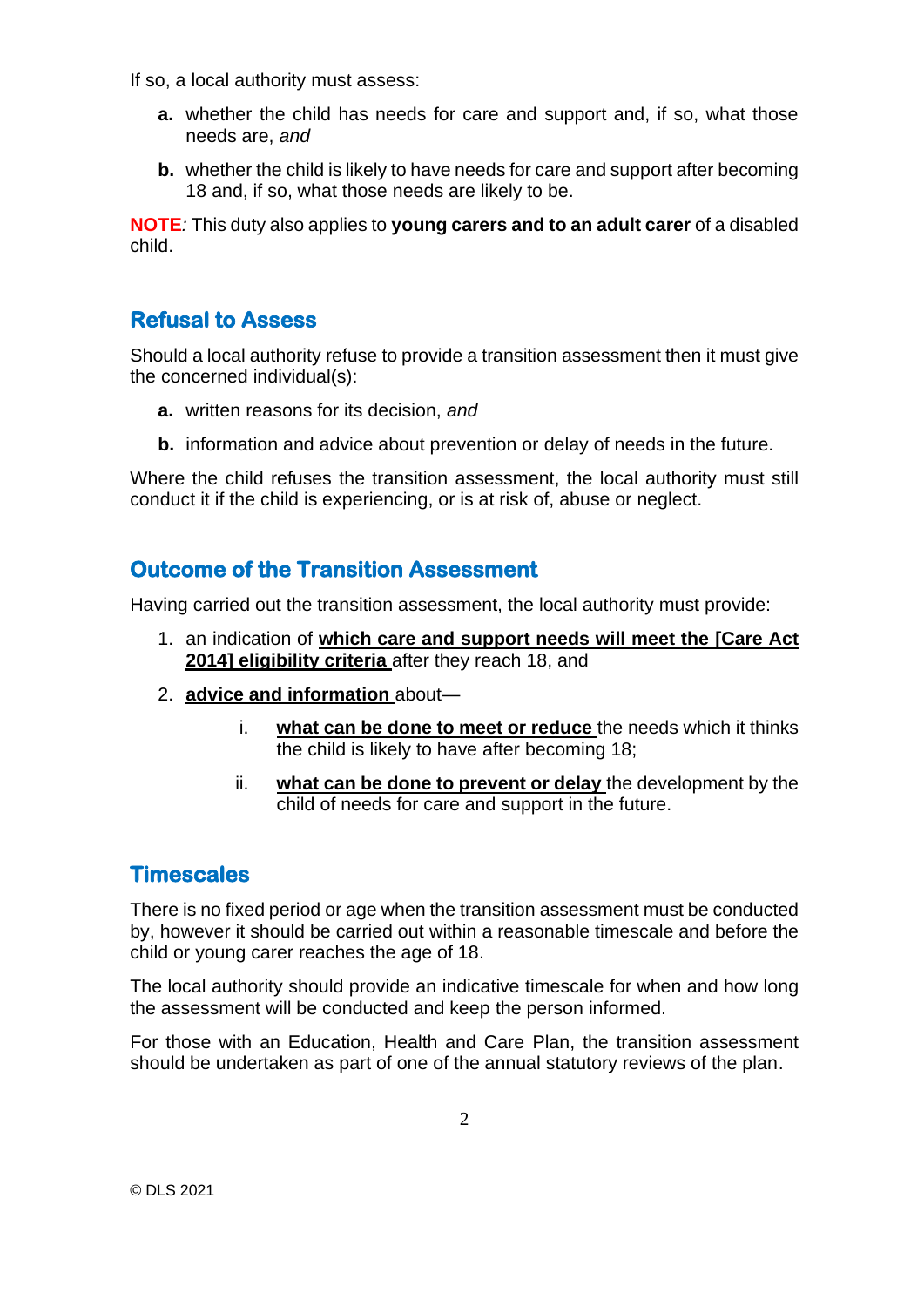# **When the Child or Young Carer Turns 18**

Where the child or young carer has turned 18, the local authority must decide whether to treat the transition assessment as a needs assessment under the Care Act 2014.

If yes, the transition assessment will be deemed to be a needs assessment under the Care Act and services will be provided by adult social care where eligible.

If not, the local authority must perform a needs assessment (where it appears that the young adult may have needs for care and support) to determine what eligible needs the young adult and/or their carer may have for care and support services.